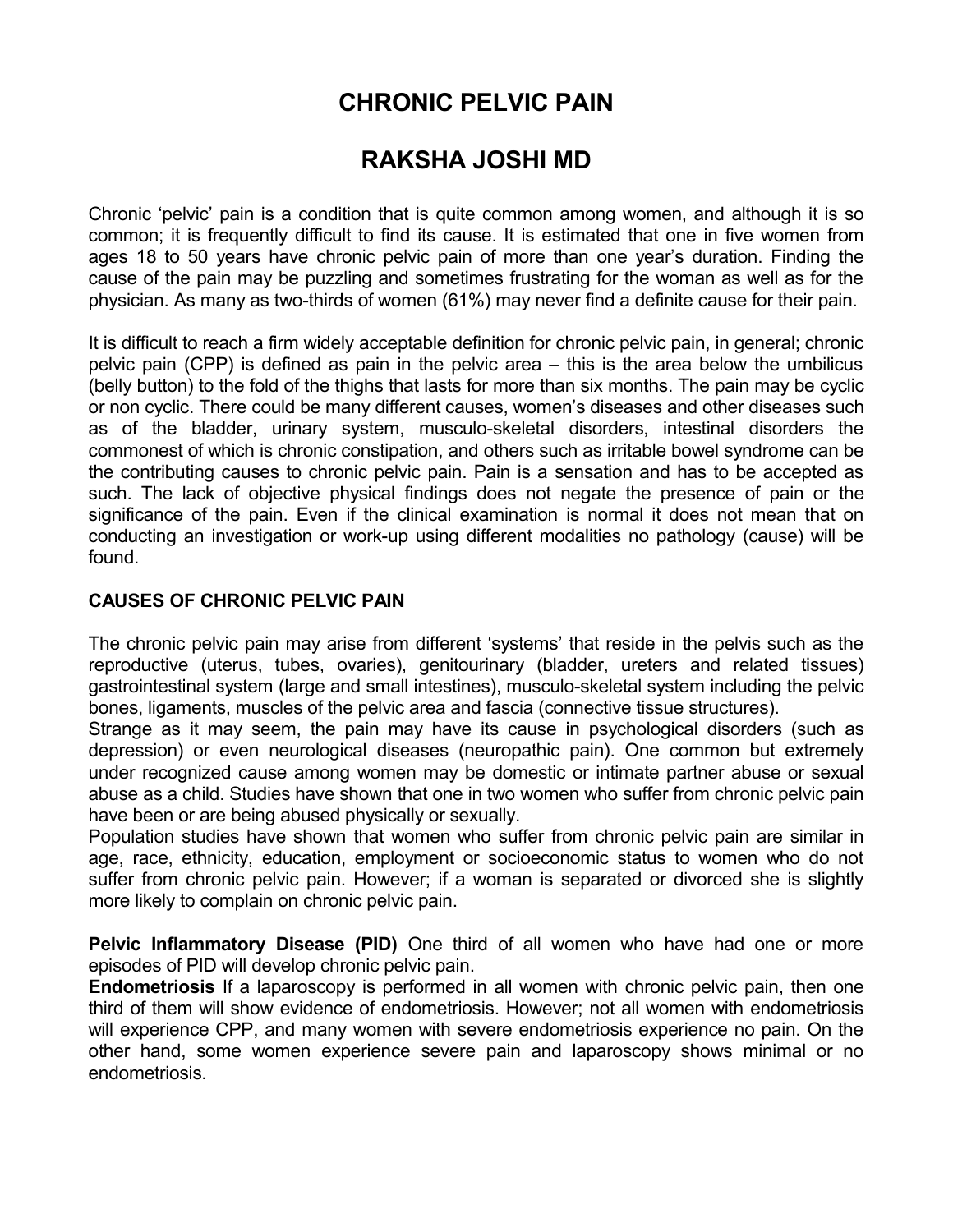**Interstitial Cystitis(IC)** This is a chronic inflammatory condition of the urinary bladder. Its cause remains unknown. Seven out of 10 women with IC report chronic pelvic pain. It is also known that 38 to 85% of women (approximately 38 to 85 out of 100) with CPP may have IC.

**Irritable Bowel Syndrome (IBS)** The cause of IBS remains unknown. It is very commonly associated with CPP, 50-80% of women with CPP will have IBS if proper work-up is conducted.

**Musculo-skeletal causes** Muscles of the pelvis such as the Levator Ani muscles, ligaments and bones of the pelvis may be stretched or injured from childbirth, surgery, or incorrect posture and may lead to chronic pain.

**Depression** Depression is frequently associated with CPP and aggravate the experience of CPP.

**Intimate Partner Violence/Abuse** One common but extremely under recognized cause among women may be domestic or intimate partner abuse or sexual abuse as a child. Studies have shown that one in two women who suffer from chronic pelvic pain have been or are being abused physically or sexually.

#### **Remember that there may be more than one cause existing together to cause the chronic pelvic pain.**

Remember that no matter how exhaustive or what type of investigation/workup is conducted, including invasive tests such as Laparoscopy (looking into the abdomen and pelvis using a narrow telescope through your belly button), six out of ten women will not have any cause found for their chronic pelvic pain.

### **DIAGNOSIS**

Your physician will obtain a detailed history which will include most aspects of your life as a woman. A thorough physical examination complements the history. The next non-invasive testing that is easy to do is an ultrasound of the abdomen and pelvis. A Computed Tomography (CT) scan may be performed if necessary or in some cases a Magnetic Resonance scan (MRI) may reveal the cause. If the ultrasound is normal, the likelihood of finding any pathology on CT or MRI is very low. The next step then would be a Laparoscopy. In those women who undergo a laparoscopy, the commonest problem found is adhesions (scarring) in the pelvis from PID or prior surgery. It is still controversial whether cutting the adhesions relieves the pain, it is not even entirely certain that the adhesions are the cause of the pain. Endometriosis is also a common finding and if found, most surgeons will treat it by removing or destroying (e.g. by laser) the lesions seen.

If no cause is found after conducting the above tests then one proceeds with testing for the other common causes such Interstitial Cystitis and Bowel causes.

Cystoscopy (to look into the bladder with a narrow telescope) and conducting certain specific tests during the cystoscopy many diagnose Interstitial Cystitis.

If some pathology is found by testing, then that condition is treated. However; in many cases all tests and physical examination is normal. What does one do then? In such cases the treatment will focus on managing the pain symptom. There are various ways to relieve/control the pain

- **pain relievers** such as acetaminophen (Tylenol), the non-steroidal anti-inflammatory medications (motrin, alleve),

**- hormones** such as the birth control pill used continuously. In the treatment of chronic pelvic pain, if the pain is relieved by making the woman stop having menstrual periods, then the